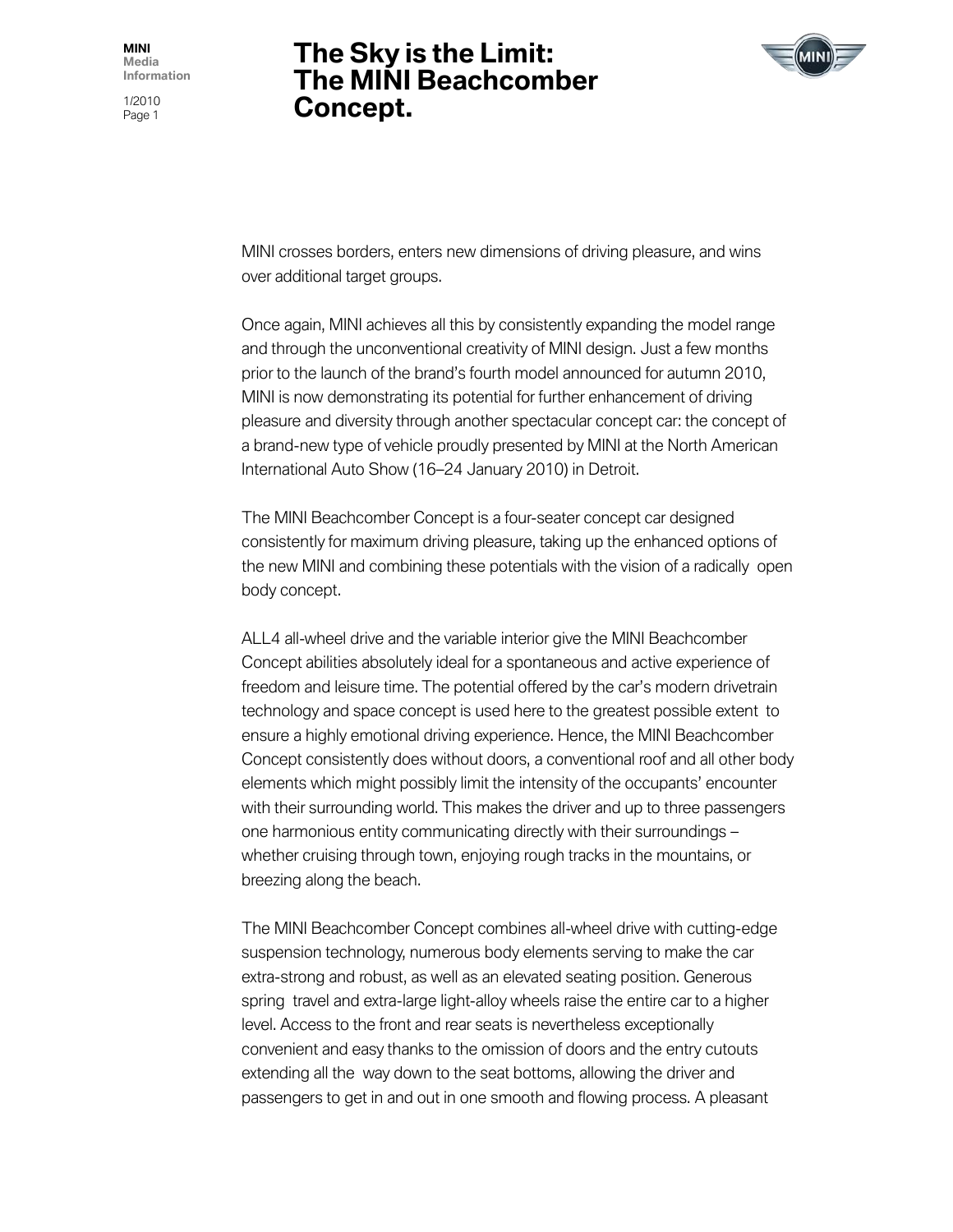1/2010

and interesting side effect is that the distance the occupants feel from their surroundings is reduced to a minimum.

The driver and passengers will also enjoy the driving pleasure created by this concept in everyday traffic under regular motoring conditions – simply because the MINI Beachcomber Concept retains its unmistakable character even when adverse weather conditions require use of the soft roof or the lightweight door and roof elements fitting on easily and conveniently within a few instants.

## **MINI entering new terrain – with a fourth model and a complete range of innovative ideas for the ongoing future.**

The MINI Beachcomber Concept symbolises the elementary values of the brand in new, radical style – and at the same time the new model continues the current development of the MINI range in a particularly attractive manner.

Within just ten years after the re-launch of the brand, the fourth version of the MINI is now set to enter the market. As a unique crossover in the typical style of the brand, the new model offers a fascinating re-interpretation of that typical MINI design, with the functional convenience of four doors, four full-size seats, a variable interior, and a unique standard of driving pleasure now to be enjoyed for the first time also beyond the beaten track thanks to newly developed allwheel drive.

The new production model now available from MINI goes far beyond the realms of urban mobility, inspiring the MINI designers to enhance that unmistakable MINI feeling by adding further facets never seen before. Creating the MINI Beachcomber Concept, therefore, they are taking up the technical and concept qualities of the production model announced for autumn 2010, offering the ultimate expression of freedom in a car on this basis. The result is a new, incomparably open concept for a driving experience for all your senses, plus a degree of versatility greater than ever experienced before in discovering and enjoying new terrain.

The potential use and versatility of the MINI Beachcomber Concept is defined exclusively by the activities and preferences of its user. Clearly, the most authentic and natural surroundings for a car of this type are beaches where the MINI Beachcomber Concept, through its enhanced traction and radically open body, offers that unlimited freedom of movement it expresses from the start through its name alone.

The MINI Beachcomber Concept therefore allows the driver and passengers to actively live out their personal style, just like a kitesurfer, wakeboarder or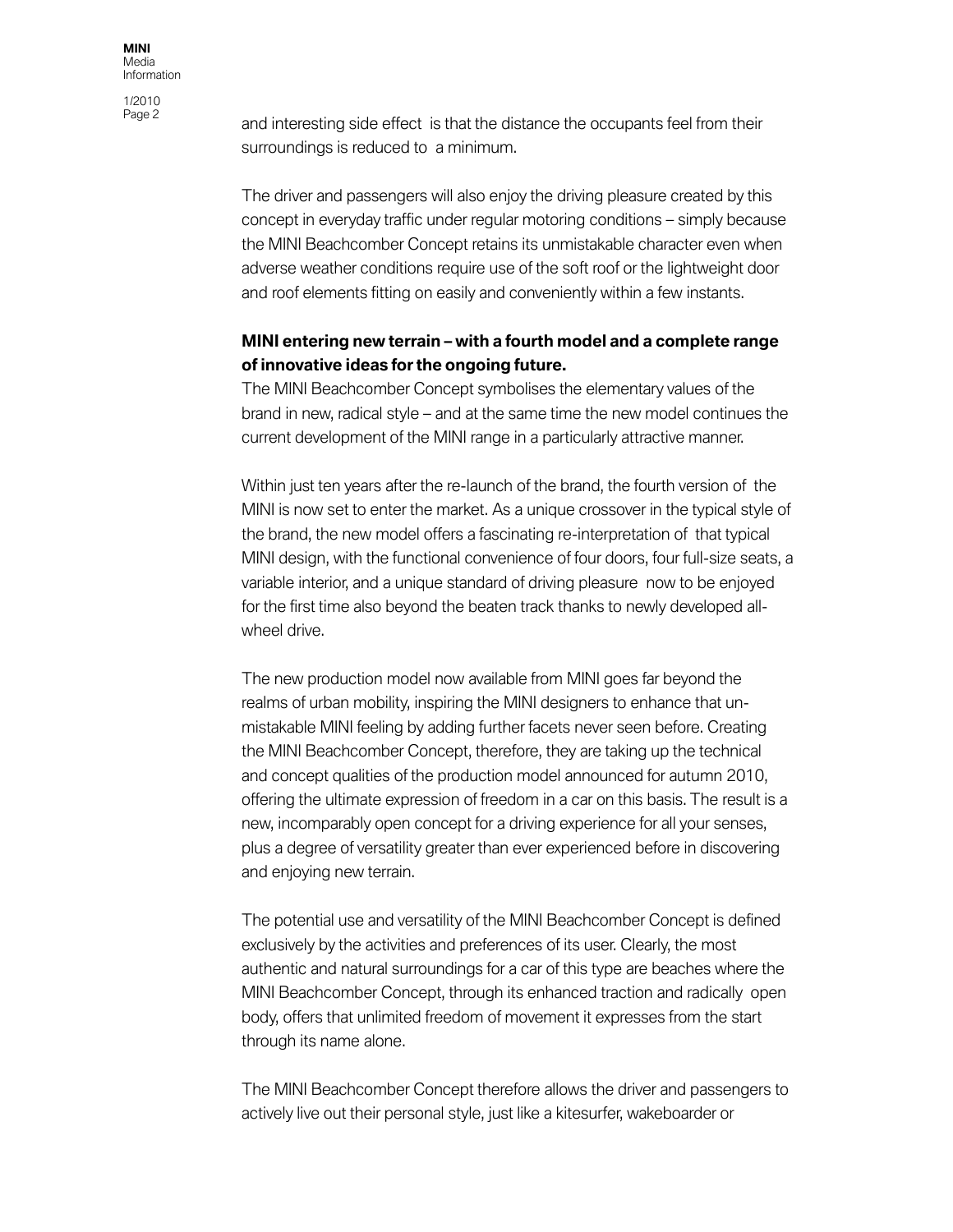1/2010<br>Page 3

triathlete is magically attracted to the hot spots of beach life the world over. Through its robust and versatile character, the MINI Beachcomber Concept furthermore follows in the footsteps of the Mini Moke, which, back in the 1960s, quickly became the epitome of adventurous motoring in your leisure time and in sports activities in sunny coastal regions.

## **Unique, typical of MINI, and with a great role model from way back when.**

The MINI Beachcomber Concept is the vision of a car leaving behind all conventional standards and creating innovative momentum for individual mobility of the future. The combination of traction optimised by all-wheel drive for excursions beyond the beaten track, on the one hand, and an extreme focus on motoring in the open air, on the other, is quite unprecedented in the world of the automobile.

Now, therefore, the MINI Beachcomber Concept makes such a driving experience a truly attractive option, offering a harmonious blend of features only a MINI can provide in such authentic style. And since individual character, a clear focus on maximum driving pleasure, and the courage to create new concepts have always set the foundation for new models in the MINI range, this open-air all-wheel-drive concept clearly stands out from the beginning as a typical MINI.

The authentic style and character of the MINI Beachcomber Concept also results from the fact that the brand once already offered an extreme thrill of driving pleasure in the open air by conscious reduction to the very minimum: Way back in 1964, just five years after the market launch of the classic Mini, the creator of the first model, the world-famous engineer Alec Issigonis, already developed an all-open version of this revolutionary compact car.

The body of the Mini Moke, as it was called, was made up of hardly more than a floorpan, wide sills at the side, the engine compartment lid and the windscreen. A folding roof served – more or less – to protect the driver and passengers from precipitation.

With its robust structure and the drivetrain technology carried over from the Mini, this four-seater fun car became a great success particularly in the sunny regions of the USA and Australia. Production of the Mini Moke in Great Britain continued until 1968 with a production volume of some 14,500 units, following which production was continued in Australia and Portugal.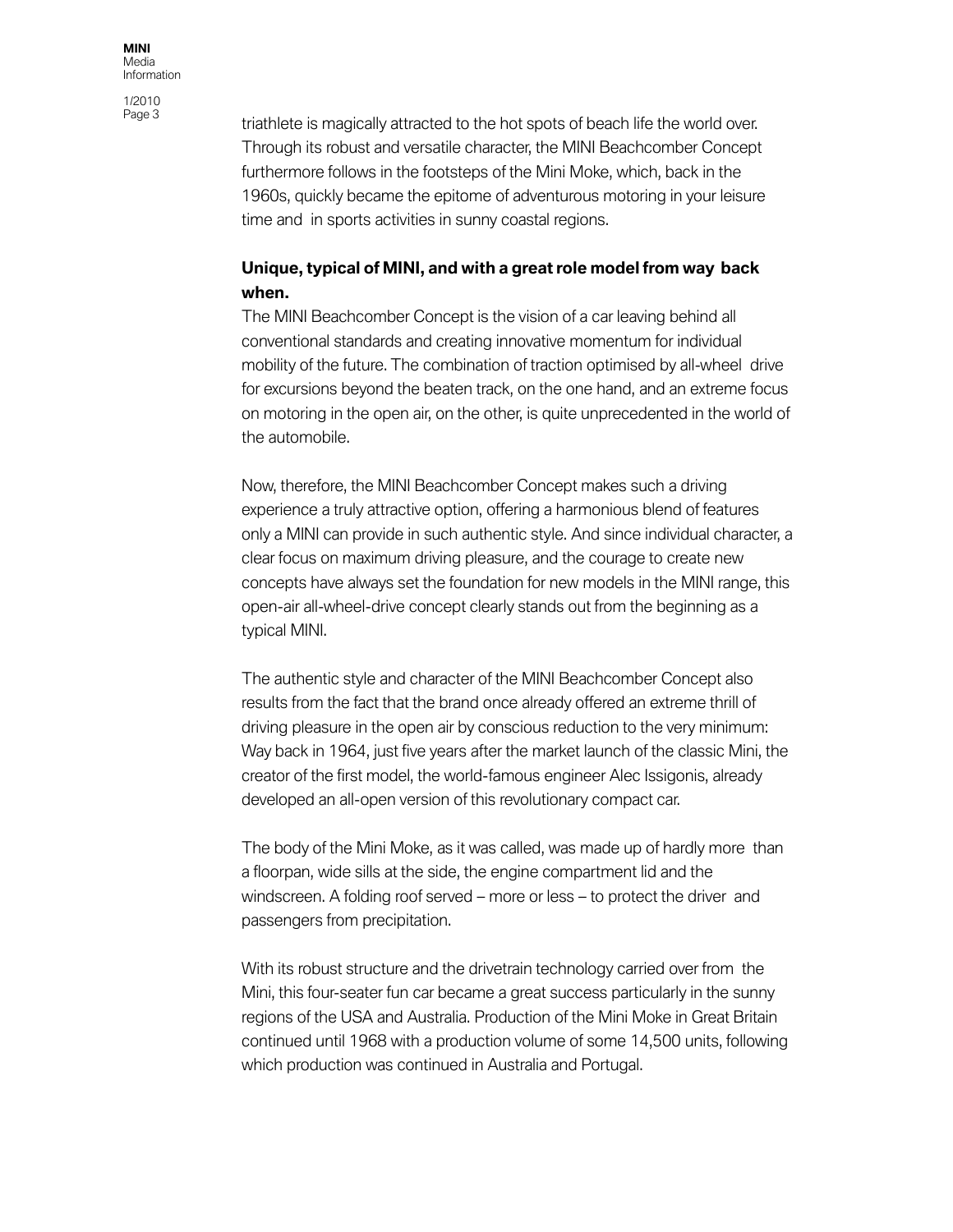1/2010

The MINI Beachcomber Concept now projects the principle of the Mini Moke into the 21st century. The rustic appearance of the car and its consistent concept of consciously reducing the body components and interior to a minimum clearly follow the tradition of the radically open Mini Moke back in the 1960s. This is indeed further accentuated by design language strongly inspired by the Mini Moke and enhanced by various striking details such as the characteristic radiator grille.

It goes without saying that the new model meets all modern demands in terms of space and comfort, efficiency and safety, while nevertheless retaining its clear focus on driving pleasure in direct contact with the surroundings.

Even ALL4 all-wheel drive goes back to a role model from the past, to be precise a prototype Mini Moke fitted by Alec Issigonis with two engines in 1963. On this test car appropriately referred to as the "Twini", the front and rear wheels were driven in each case by a four-cylinder from the Mini range of engines.

#### **Versatile, modern, and safe at all times.**

Modern and up-to-date from A–Z, the MINI Beachcomber Concept offers a wide range of innovations for consistent driving pleasure in the 21st century. The outstanding know-how in automotive development of a premium car maker in the areas of design, drivetrain, safety and production technology brings together the undiluted character of the concept car with a wide range of solutions most convincing in practice.

Measuring approximately four metres in length and with its highly versatile interior, the MINI Beachcomber Concept offers all the variability and spaciousness required for active leisure time. Consistently reduced to a minimum, the body of the car ensures an intense feeling of the sun shining in and the wind rushing by, while full maintenance of all MINI safety standards guarantees maximum occupant safety at all times.

The MINI Beachcomber Concept comes with a strong and stable body structure incorporating clearly defined load paths and deformation units serving to convey and consistently absorb impact energy in the event of a collision. Rollover safety also meets the highest demands made of an open car, the stable frame on the passenger cell able to withstand even extreme situations formed by substantially reinforced A-pillars and an equally strong D-pillar bar complete with an integrated lateral support element at the rear of the car. This additional safety component is indeed finished in body colour and, through its geometry alone, conveys a supreme standard of strength and stability. It is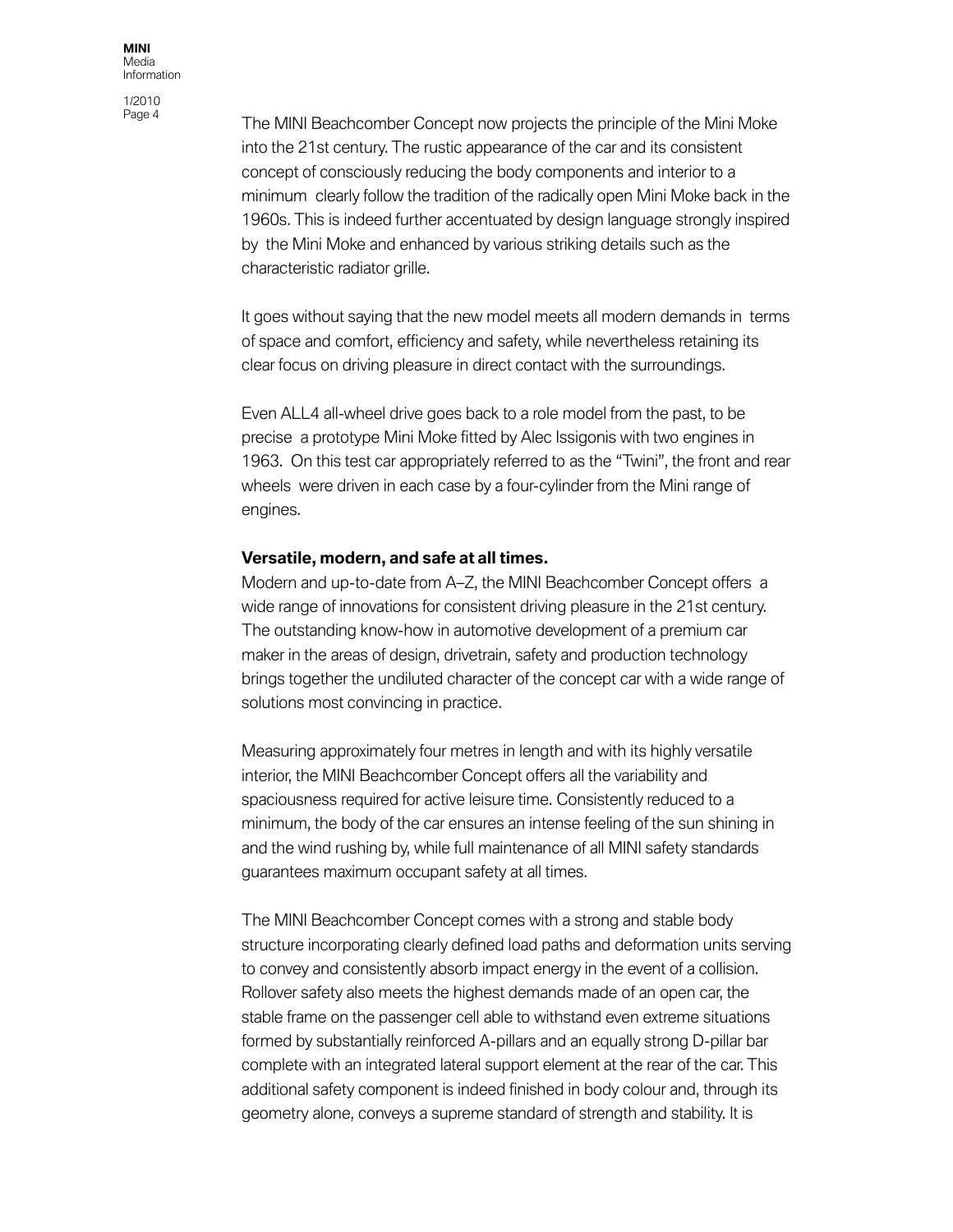1/2010<br>Page 5

made of high-strength steel for maximum stiffness on optimum weight, again in the interest of supreme safety.

This concept of intelligent lightweight technology serves to consistently lower the car's centre of gravity in the interest of superior agility at all times. Indeed, this agility is further enhanced by another special feature also standing out through its special look, with the lateral support element boasting recesses shaped to form the "MINI" model designation. Again, this special feature clearly visible from outside particularly when looking at the car from above further emphasises the spirit of pure adventure in the open air.

### **Extreme variability for all kinds of activities, weather and road conditions.**

Single seats at the rear adjusting fore-and-aft as required and with backrests folding down completely offer the passengers a supreme standard of grand touring comfort tailored to their individual requirements and allow appropriate adjustment of transport capacities for all needs. In practice, this means that the driver and passengers are able to conveniently stow even bulky sports equipment such as mountain bikes or wakeboards securely held in position by special fastening systems.

When open, the MINI Beachcomber Concept is also able to carry extra-long objects such as surfboards without the slightest problem. Fastened firmly to the lateral support, surfboards fit conveniently into the car, sticking out at the top on the way to the beach.

The driver and passengers enjoy convenient access to the luggage compartment though the rear panel split vertically down the middle into two sections. Whenever necessary, the right-hand side may remain fully open for bulky objects extending out of the car at the rear. The left rear element, in turn, is a window-less door hinged at the side and extending up to the seat backrests. The additional storage case fitted on to the door is reminiscent in its round shape of a fully enclosed spare wheel holder of the type otherwise seen on a conventional offroader. But since the MINI Beachcomber Concept comes with runflat tyres and therefore does not require a spare wheel, the lockable case may be used to take along additional luggage, keeping beach mats, towels, surf shoes or similar odds and ends within easy reach at all times.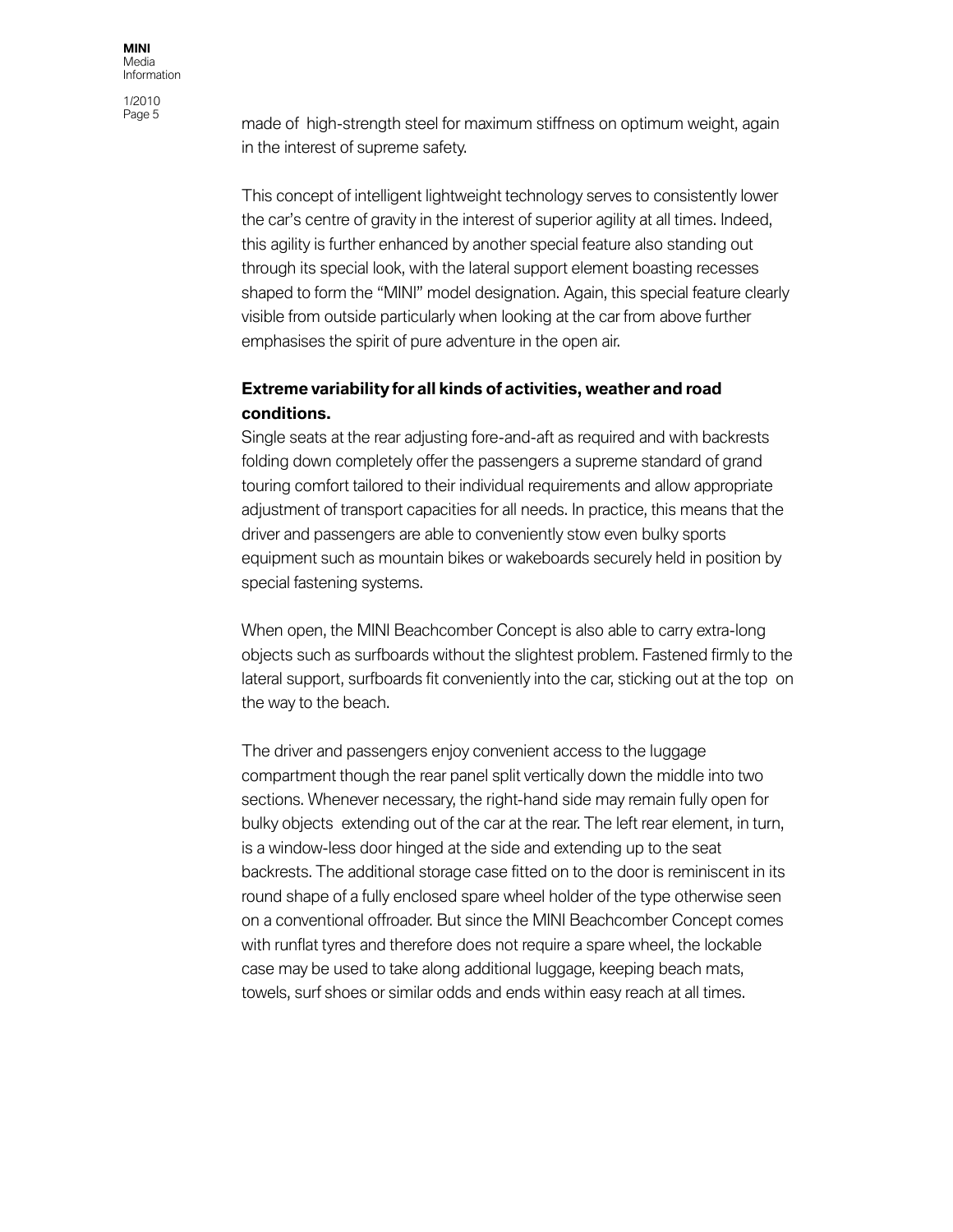1/2010<br>Page 6

## **Flexible protection from wind and weather: soft roof or hardtop inserts.**

The MINI Beachcomber Concept is built for the sunny side of life and is simply perfect for spontaneous action. Through its optimum flexibility, the car is able to meet all kinds of different requirements, naturally coping with any sudden change in exterior conditions.

This alone gives the MINI Beachcomber Concept all the qualities required for everyday motoring, with several options to cater for new demands and weather conditions.

The soft roof coming off the body completely and folding up into a compact unit offers particularly convenient and, at the same time, effective protection from rain and weather. Whenever required, the roof may be drawn over the car within a few instants like a tonneau cover on a boat, fastening conveniently on the windscreen frame, the rear panel and the side openings.

Made of an extremely light and, at the same time, very robust special fibre, the roof comes with transparent plastic inserts at the sides and at the rear serving as windows.

In its functional qualities, the roof follows the same standard as the most sophisticated and demanding outdoor wear combining maximum protection from wind and rain with minimum weight.

The lashing points holding the roof in position are equally strong, stable and user-friendly, with the four entry points and the rear door opening and closing easily when the roof is in place, naturally keeping out draughts and water from outside.

As a further option for reliable protection even in bad weather, the MINI Beachcomber Concept is available with accurately fitting plastic inserts on the roof, at the sides and at the rear. Made of an extra-light plastic material, these robust inserts carry over the principle of the removable hardtop to the doors and the luggage compartment lid of the car. And again in the interest of clear design and superior convenience, the inserts come flush with the body of the MINI Beachcomber Concept.

The door elements maintain their defined position through their firm connection to the opening points and the A- and D-pillars. They are likewise transparent at the top to provide good visibility to the outside, with the rear element held firmly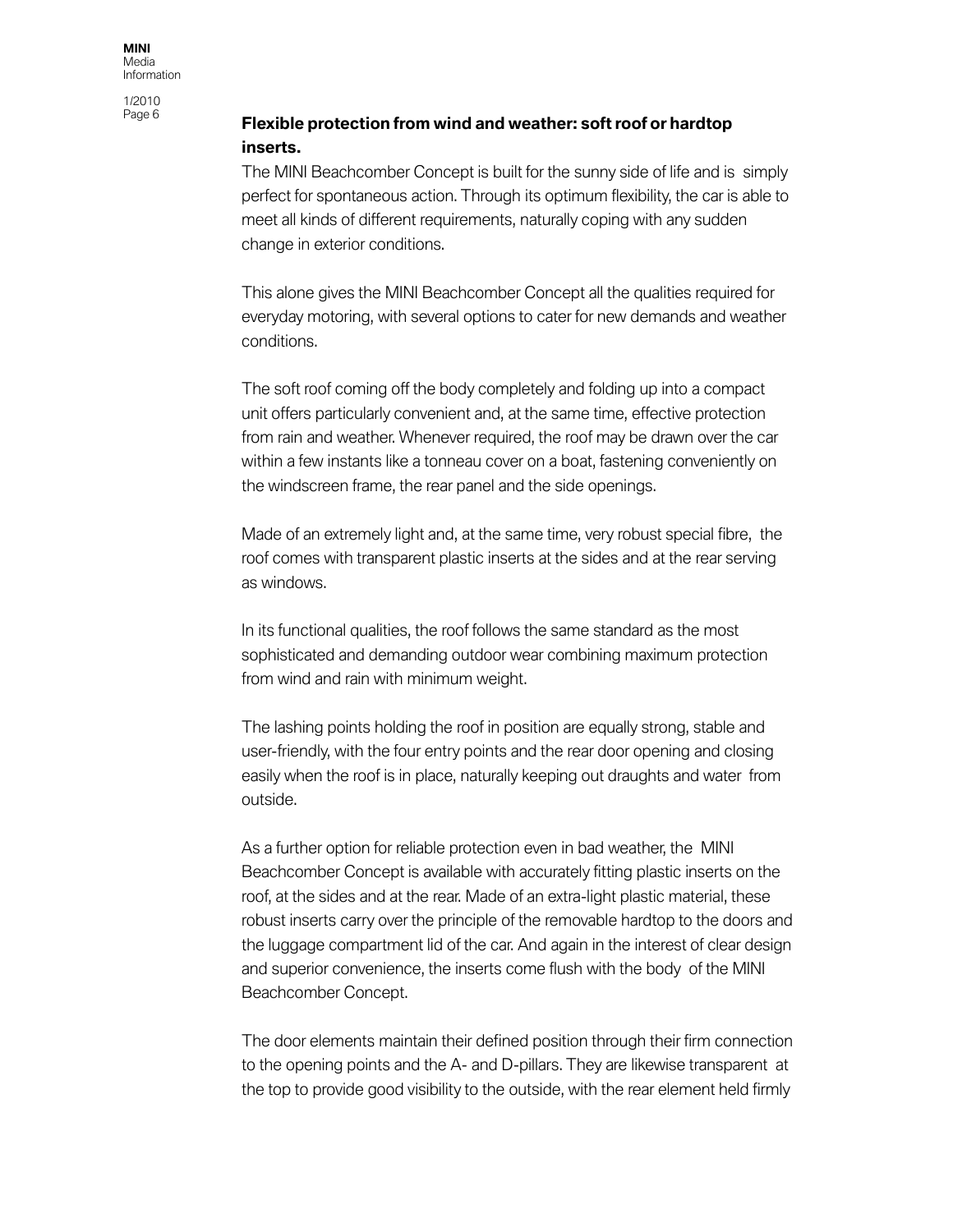1/2010<br>Page 7

in position through its contact to the left door element, the rear body panel at the right, and the loading sill.

The hardtop as such is connected to the windscreen frame at the front and rests in special mounts on the rollover crossbar. Precisely arranged connections joining the hardtop with the side and rear elements keep the entire structure extremely strong and stable, the appropriate connection being unfastened in each case when opening a door.

#### **Typical MINI design, re-interpreted and concentrating on the essential.**

Thanks to its clear design language, the body of the MINI Beachcomber Concept concentrating on the essential leaves no doubts that this is a genuine MINI. Unmistakable design elements reminiscent of the brand stand out clearly at first sight. And like on the MINI Crossover Concept presented for the first time at the Paris Motor Show in autumn 2008, the new model clearly reflects the ongoing process of MINI design and the introduction of MINI design language in a new type of vehicle. Indeed, both the smooth and firm design of the body and proportions typical of MINI show once again that this is clearly a member of the range.

Short overhangs front and rear as well as the wide wheel stance likewise bear the overall look of the brand on the MINI Beachcomber Concept. Here again, therefore, the new model comes with characteristic MINI design features at the front, side and rear re-interpreted on the new model. The extra-wide body frame even encompassing the wheel arches and extending down to the road emphasises the robust flair and character of this all-wheel-drive concept study. And thanks to greater ground clearance, the advantage of short overhangs front and rear comes out even more on rough terrain, allowing a particularly large ramp angle for even the toughest requirements.

Extending to the front in a dynamic sweep, the entire front section of the car is angled towards the road. The engine compartment lid is powerfully chiselled, the powerdome with its integrated air insert symbolising the outstanding muscle and performance of the turbocharged engine within the car.

The hexagon radiator grille again so typical of MINI comes with contour lines carried over directly from the front look of the Mini Moke. With its vertical position, three robust crossbars and additional integrated headlights, the radiator grille gives the MINI Beachcomber Concept particularly powerful and convincing presence.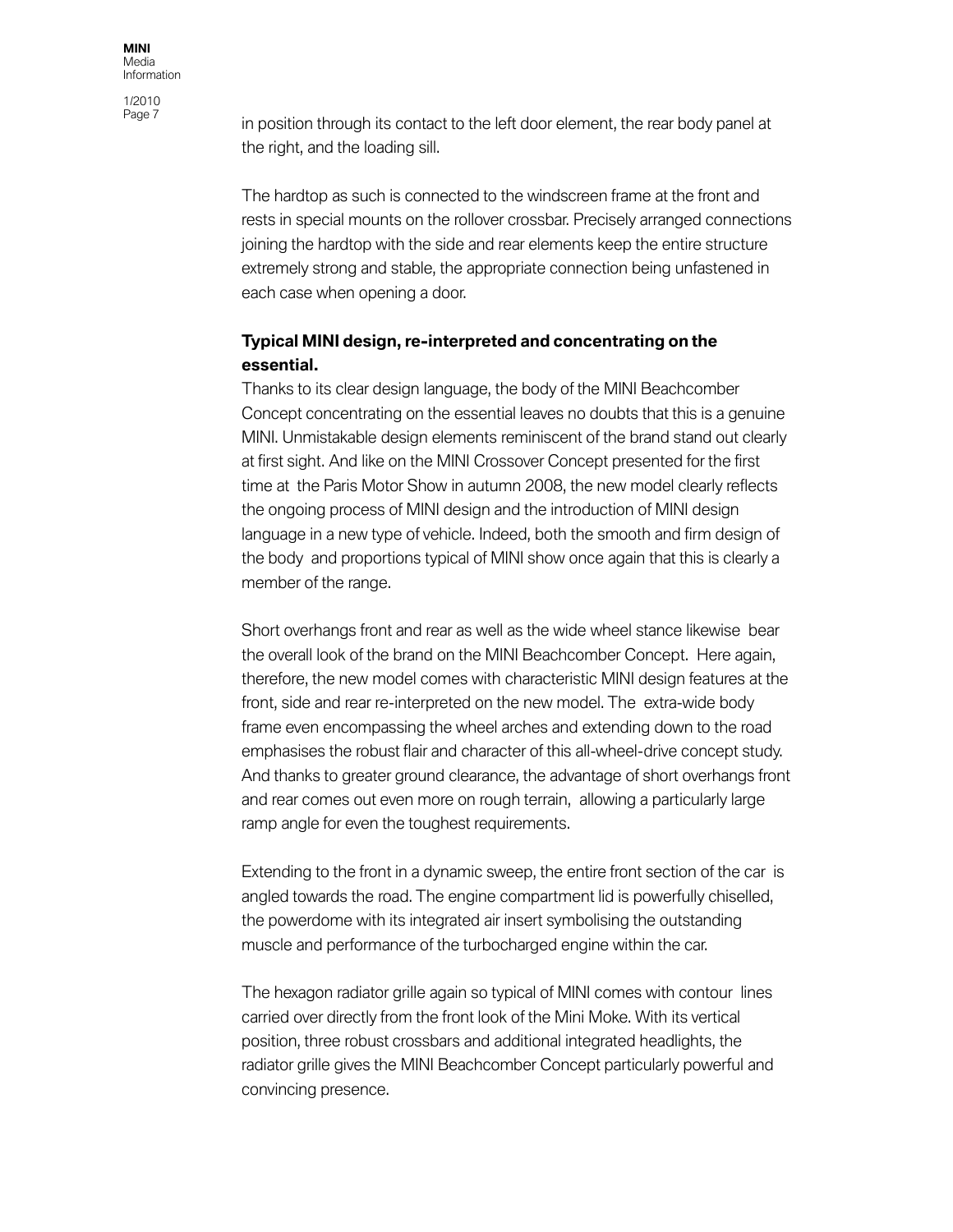1/2010

The large, three-dimensional headlight units integrated in the engine compartment lid as a new interpretation of a characteristic design feature also boast a striking look. Accentuated by the classy chrome frame, the headlights follow the contours of the engine compartment lid and wheel arches, again confirming the increase in stature and spaciousness over the MINI models available so far. A large air intake at the bottom and foglamps moved far to the outside, finally, round off the front view of the car again in that unique style so typical of MINI.

#### **Side view: new combination of robust strength and lightweight look.**

Extending far into the side of the car, the headlights additionally emphasise the short front overhang. The powerfully designed wheel arches on the MINI Beachcomber Concept boast large 17-inch light-alloy wheels and offroad tyres with a rough tread.

The surrounds on the side direction indicators again so typical of MINI come for the first time in a diagonal shape in the extended A-pillar, creating a wide band in distinctive colour precisely at the same point as on the classic Mini and now forming an optical connection between the windscreen frame and the front wheels. This graphic element again underlines the solidity of the MINI Beachcomber Concept with its A-pillars appearing to rest powerfully on the front axle. At the rear the rollbar forms an equally direct line extending towards the rear axle of the car.

Massive side-sills along the front and rear entry points interact with the dark body frame to add a further touch of robustness, while the free view offered into the interior emphasises the lightness and agility of this concept car. Stylised push button elements around the entry point, like on the MINI Moke, indicate the option to fit a simple and straightforward cover for bad weather. The actual fastening and adjustment points for the soft roof, on the other hand, are not even visible from outside.

The graphic look of the rear end is formed in particular by the asymmetric design of the luggage compartment, the door element on the left and the storage case fitted on the outside symbolising the superior versatility of the car while the open section on the left emphasises the lightness and spontaneous functionality of the entire concept.

Over and above these specific features, the MINI Beachcomber Concept naturally comes with other design elements at the rear typical of the brand as such. The rear light clusters fitting like islands into the side panels, for example, stand upright and are surrounded by a wide band of chrome. Further down, the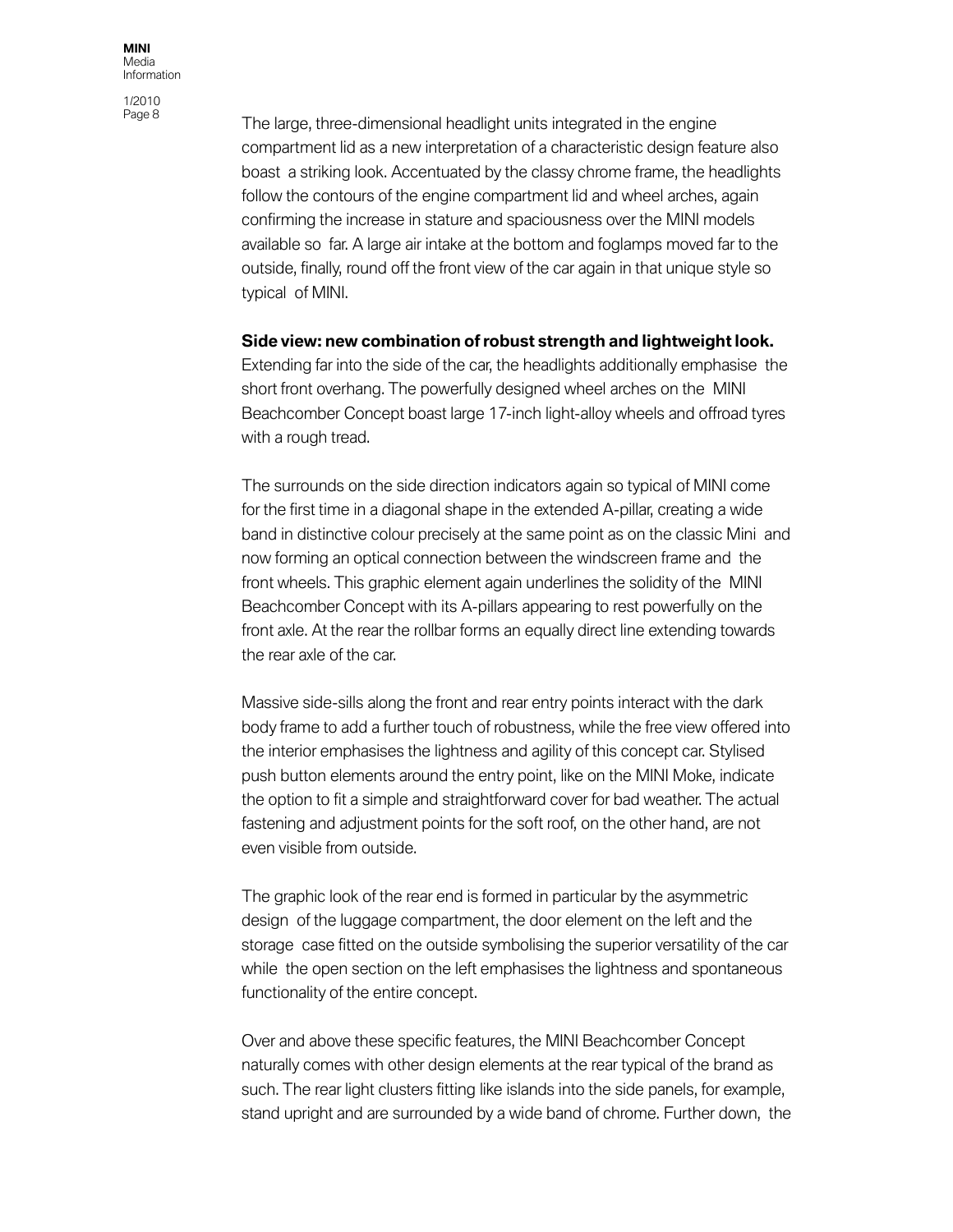1/2010

rear end is dominated by horizontal lines interacting with the muscular wheel arches to emphasise the sheer width of the car and its powerful stance on the road.

With the roof closed this convincing look of power and muscle is further accentuated by the growing width of the car in steps from top to bottom. The numberplate surround takes up the design and contours of the front air intake, while the rear air dam rounded off at the bottom again in typical MINI style comes with a robust underfloor protection element.

#### **The interior: sophisticated, versatile, robust, and full of character.**

The interior design of the MINI Beachcomber Concept likewise focuses on maximum driving pleasure in the great outdoors. Extra features added to the car as well as appropriate and conscious reduction to the minimum versus the existing models in the MINI range serve also within the interior to focus on the essential. The Center Speedo comes in that typical MINI design, comprising the usual display for navigation and audio functions.

With the MINI Beachcomber Concept being intended primarily for driving in the open air, the number of air vents has been reduced in the interest of additional loudspeakers on the HiFi system as well as special instruments for offroad motoring. These additional instruments are indeed spherical in shape, reminiscent of the displays in the cockpit of an aircraft.

A liquid-sprung compass fitted to the left of the steering wheel consistently tells the driver whether he is going the right way and moving in the right direction. A further special instrument to the right of the steering wheel, finally, presents an artificial horizon showing the angle of the car around its longitudinal and transverse axis.

Strongly contoured seats and an additional handle on the front passenger's side optimise driving pleasure on rough terrain. Open-pore footmats allowing a good view of the floorpan characterise the robust ambience of the car as well as the stitching seams on the seats matched specifically to this concept car.

The range of colour and trim within the MINI Beachcomber Concept again reveals the car's close link to nature, the surfaces and seat upholstery, in their design, following the elements of earth, air, water, and fire. All plastic surfaces on the instrument panel come in a newly developed grain look resembling the structure of dry earth.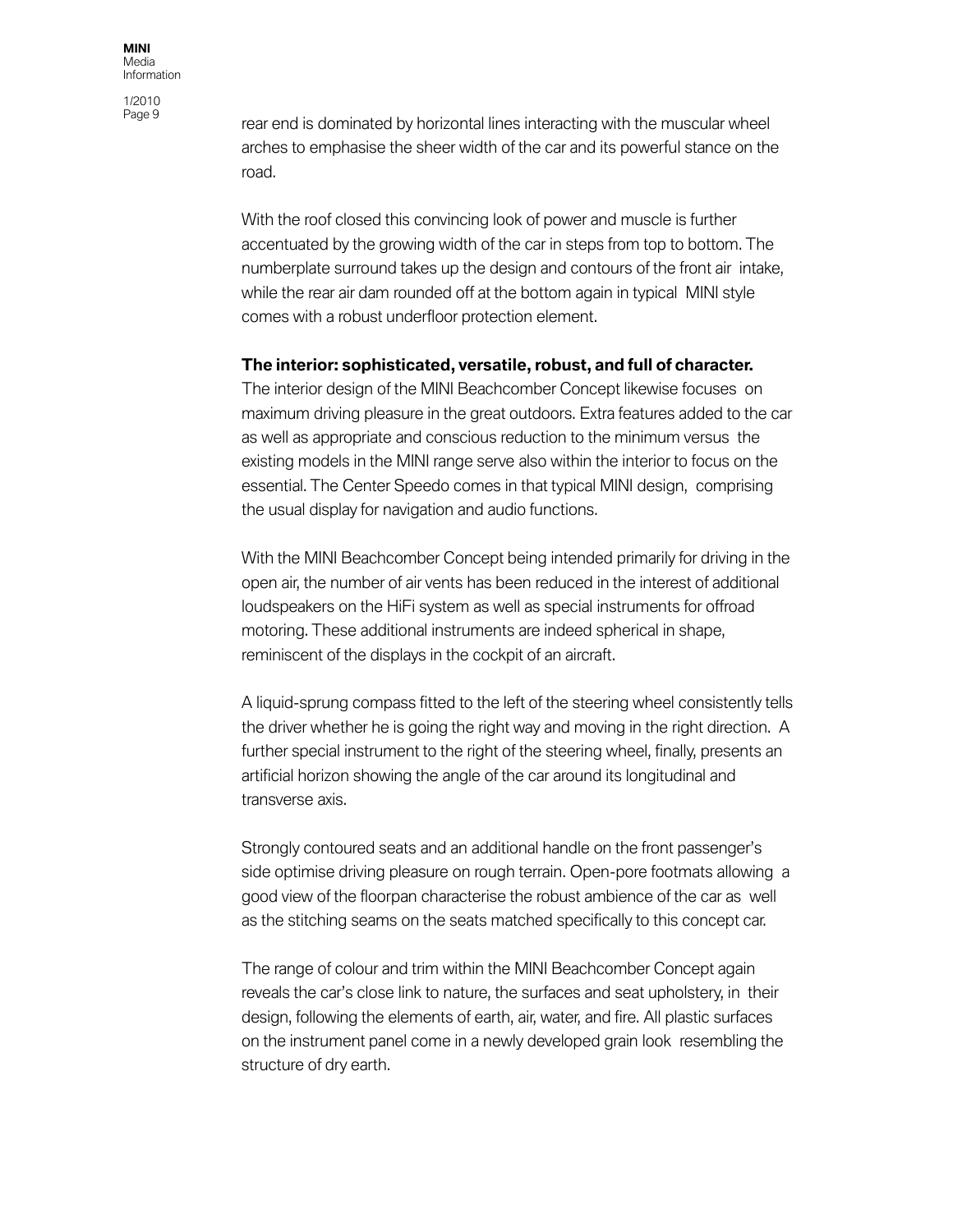1/2010<br>Page 10

The trim surfaces in the cockpit are finished in magnetic paint also used for the first time to create a special touch of flowing liquidity. And last but not least, the individually designed seats again oriented in their colours to the four elements serve as a symbol highlighting the versatility of the MINI Beachcomber Concept.

## **Center Rail with new features: everything the sportsman needs at your disposal at all times.**

The Center Rail already presented in the MINI Crossover Concept plays a particularly important role in the new model. Extending from the instrument panel all the way to the luggage compartment, this fastening rail connects the front seats with the rear, emphasising the common driving experience enjoyed by the occupants on all seats.

A special fastening system developed for MINI enables the driver and passengers to place individual elements and components on the Center Rail, such as external music players and other devices, armrests for the front and rear seats, storage boxes, shelves and holders of all kinds.

The MINI Center Rail comes complete with an integrated cable duct allowing the user to connect a mobile phone or MP3 player in any position to the car's entertainment system by means of a holder fastened to the rail. A further option is to connect additional sources of light, a cooling box, a laptop or a GPS tracker safely and securely to the Center Rail, each with their own power supply.

The range of holders has been further extended especially for the MINI Beachcomber Concept, now including a stopwatch specially made for the new model, a bottle holder, a compact meal box as well as a case for cycling and swimming glasses, clearly reflecting the sporting character of this concept car and simply ideal for the triathlete.

## **The MINI Beachcomber Concept: variable and always open for maximum driving pleasure.**

The MINI Beachcomber Concept offers driving pleasure in its purest form, concentrating on the essential elements required for genuine joy of individual mobility.

Introducing this concept, MINI once again proves the ability of the brand to convey values such as driving pleasure, lifestyle and premium quality, that is the values so typical of MINI, to a completely new type of vehicle.